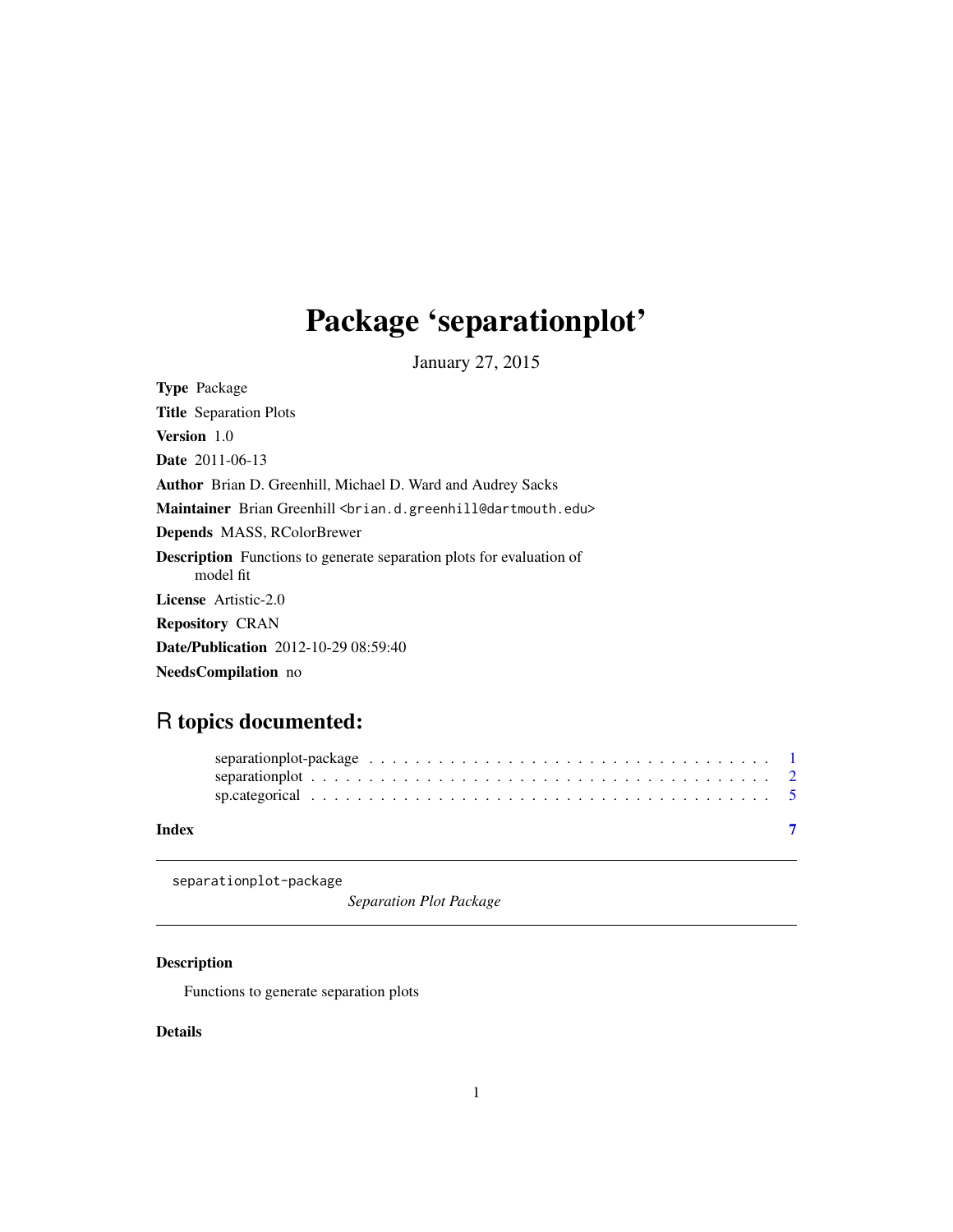# <span id="page-1-0"></span>2 separationplot

Package: separationplot Type: Package Version: 1,0 Date: 2011-06-13 License: NA

This package is still in development. Please contact Brian Greenhill <<br/>brian.d.greenhill@dartmouth.edu>> with any questions you may have.

# Author(s)

Brian D. Greenhill, Michael D. Ward and Audrey Sacks Maintainer: Brian Greenhill << brian.d.greenhill@dartmouth.edu>>

#### References

Contact Brian Greenhill << brian.d.greenhill@dartmouth.edu>> for a copy of the paper that explains the concept of the separation plot.

#### Examples

#

# Very simple example from the introduction to the paper:

separationplot(pred=c(0.774, 0.364, 0.997, 0.728, 0.961, 0.422), actual=c(0,0,1,0,1,1), shuffle=FALSE, line=FALS

<span id="page-1-1"></span>separationplot *Generate a Separation Plot*

#### Description

This is the core function for the generation of a separation plot.

# Usage

```
separationplot(pred, actual, type = "line", line = T, lwd1 = 0.5, lwd2 = 0.5, heading = "", xlab = "",
```
#### Arguments

| pred   | Vector of predicted probabilities (on a continuous $0$ to 1 scale).                                                                                                                                                                                |
|--------|----------------------------------------------------------------------------------------------------------------------------------------------------------------------------------------------------------------------------------------------------|
| actual | Vector of actual outcomes (each element must be either 0 or 1).                                                                                                                                                                                    |
| type   | Should the individual lines on the separation plot be plotted as line segments<br>$(type="line")$ or rectangles $(type="rect")$ , or should the probabilities in dif-<br>ferent regions of the plot be grouped into distinct bands (type="bands")? |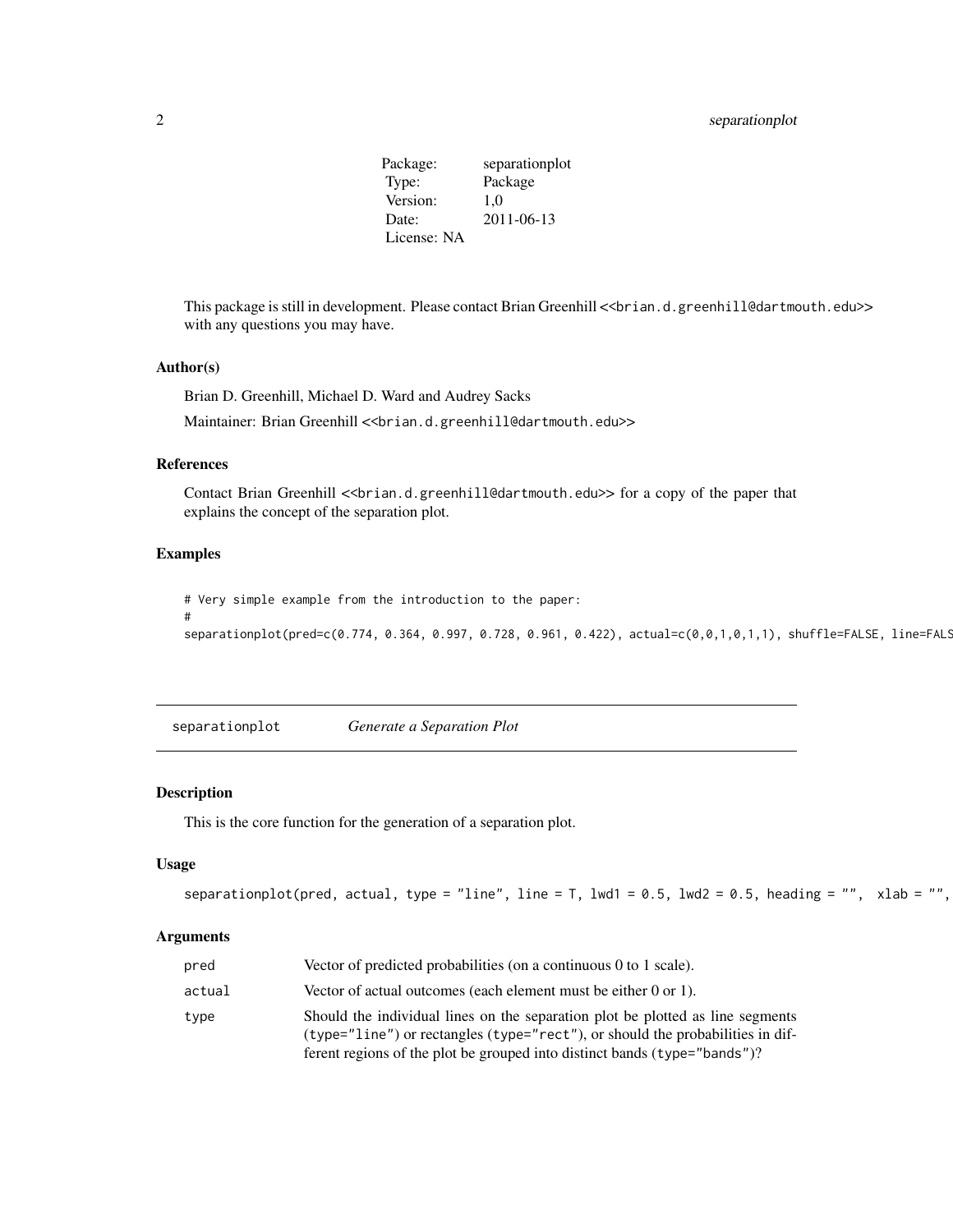# separationplot 3

| line          | Should a trace line be added to the plot?                                                                                                                                                                                                                                                                                                                                                                                                                                                                                                                                                                                                       |
|---------------|-------------------------------------------------------------------------------------------------------------------------------------------------------------------------------------------------------------------------------------------------------------------------------------------------------------------------------------------------------------------------------------------------------------------------------------------------------------------------------------------------------------------------------------------------------------------------------------------------------------------------------------------------|
| 1wd1          | The width of the individual line segments (only when type="line").                                                                                                                                                                                                                                                                                                                                                                                                                                                                                                                                                                              |
| 1wd2          | The width of the trace line (only when line=T).                                                                                                                                                                                                                                                                                                                                                                                                                                                                                                                                                                                                 |
| heading       | An optional title for the plot.                                                                                                                                                                                                                                                                                                                                                                                                                                                                                                                                                                                                                 |
| xlab          | An option x-axis label.                                                                                                                                                                                                                                                                                                                                                                                                                                                                                                                                                                                                                         |
| shuffle       | If shuffle=T, the order of rows in the results data is randomized to break up<br>any pre-existing patterns that may distort the appearance of the results in the<br>special case where many of the observations share the same fitted values. This<br>happens, for example, when the original dataframe is organized in such a way<br>that all the cases with the event of interest come before the cases without the<br>event. Note that when shuffle=T, the random number seed is reset to 1 each<br>time this function is called. This ensures that replicable results can be obtained<br>even when the order of observations is randomized. |
| width         | Width of the plot space (in inches).                                                                                                                                                                                                                                                                                                                                                                                                                                                                                                                                                                                                            |
| height        | Height of the plot space (in inches).                                                                                                                                                                                                                                                                                                                                                                                                                                                                                                                                                                                                           |
| col0          | Color of the predicted probabilities corresponding to 0s in the actual vec-<br>tor. The default color has been chosen from one of the palettes on http:<br>//colorbrewer2.org/.                                                                                                                                                                                                                                                                                                                                                                                                                                                                 |
| col1          | Color of the predicted probabilities corresponding to 1s in the actual vec-<br>tor. The default color has been chosen from one of the palettes on http:<br>//colorbrewer2.org/.                                                                                                                                                                                                                                                                                                                                                                                                                                                                 |
| flag          | A vector of row number(s) in the actual vector corresponding to the observa-<br>tions to flag.                                                                                                                                                                                                                                                                                                                                                                                                                                                                                                                                                  |
| flagcol       | A vector of colors for the flags.                                                                                                                                                                                                                                                                                                                                                                                                                                                                                                                                                                                                               |
| file          | The name and file path of where the pdf output should be written, if desired. If<br>file=NULL the output will be written to the screen.                                                                                                                                                                                                                                                                                                                                                                                                                                                                                                         |
| newplot       | Should a new plotting space be opened up for the separation plot? Select newplot=F<br>if you want the separation plot to be added to currently open output device.                                                                                                                                                                                                                                                                                                                                                                                                                                                                              |
| locate        | Number of lines (if any) on the separation plot that you want to identify with the<br>mouse using the locator function.                                                                                                                                                                                                                                                                                                                                                                                                                                                                                                                         |
| rectborder    | When type="rect", the value of this argument is passed to the border argu-<br>ment of the rect function used to draw the line segments. The default setting<br>(rectborder=NA) suppresses the drawing of borders around the individual seg-<br>ments of the plot.                                                                                                                                                                                                                                                                                                                                                                               |
| show.expected | If show expected=T, a marker is added to the plot showing the expected to-<br>tal number of events. The expected number of events is calculated by simply<br>summing (and rounding) the predicted probabilities over all observations.                                                                                                                                                                                                                                                                                                                                                                                                          |
| zerosfirst    | When type="line", should the 0s be plotted in the background, and the 1s in<br>the foreground, or vice-versa? This will affect the output when the number of<br>observations is very large relative to the size of the plot.                                                                                                                                                                                                                                                                                                                                                                                                                    |
| ΒW            | Should the Black and White color scheme be implemented?                                                                                                                                                                                                                                                                                                                                                                                                                                                                                                                                                                                         |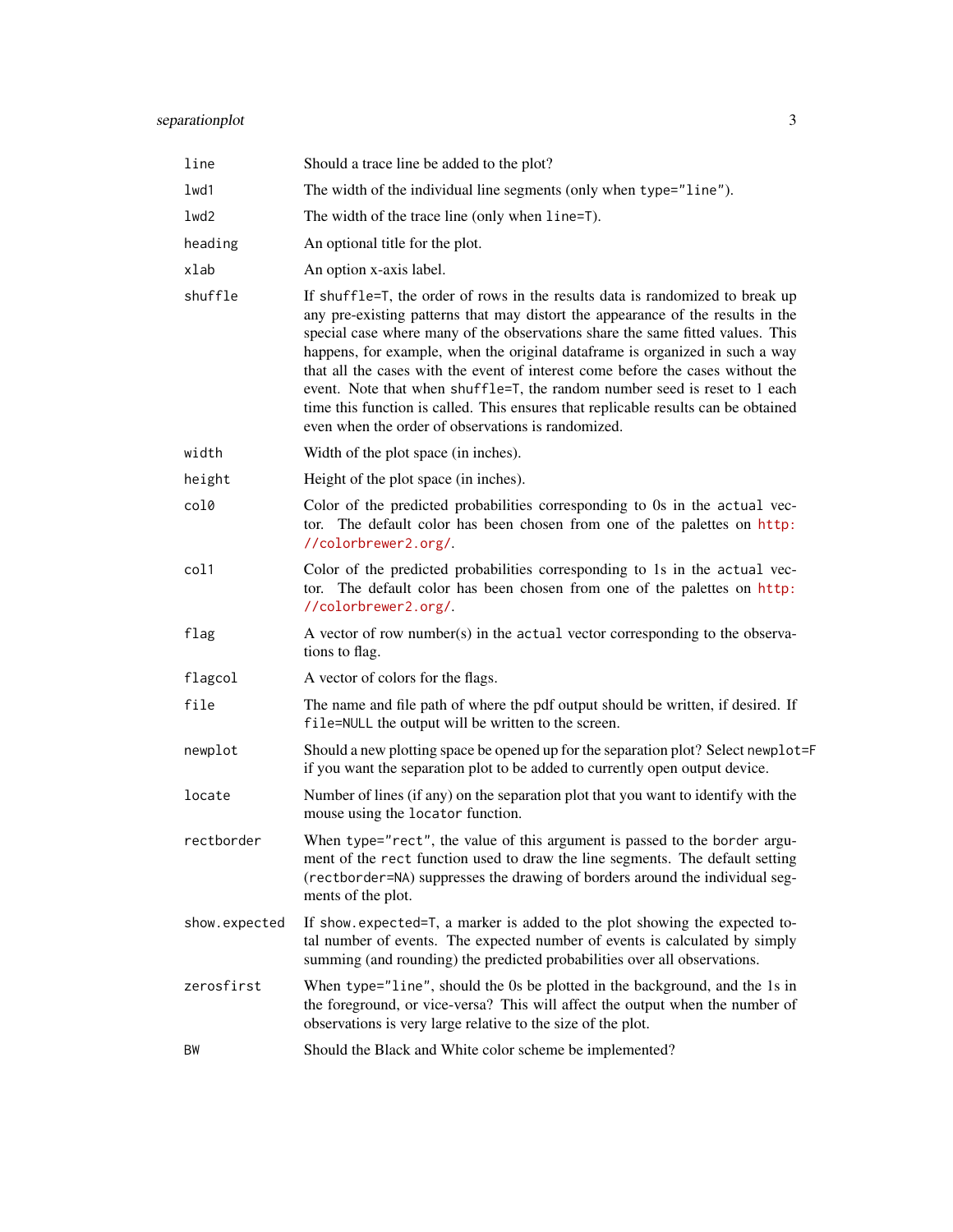#### <span id="page-3-0"></span>Details

Please see the paper by Greenhill, Ward and Sacks for more information on the features of the separation plot.

#### Value

```
resultsmatrix The dataframe containing the data used to generate the separation plot. The first
                  column is the vector of predicted probabilities, the second is the vector of actual
                   outcomes, the third indicates which observations have been flagged using the
                   flag argument above, the fourth gives the position of each observation on the
                  horizontal axis of the separation plot, and the fifth gives the color used to plot
                   each observation.
```
#### Note

This function is still being developed. Please contact Brian Greenhill with any questions or comments.

# Author(s)

Brian Greenhill << brian.d.greenhill@dartmouth.edu>>

# References

Contact Brian Greenhill << brian.d.greenhill@dartmouth.edu>> for a copy of the paper by Greenhill, Ward and Sacks that explains the concept of the separation plot.

#### See Also

See [sp.categorical](#page-4-1) for plotting separation plots for models with polytomous dependent variables.

# Examples

# Create a separation plot for a simple logit model:

```
library(MASS)
set.seed(1)
Sigma <- matrix(c(1,0.78,0.78,1),2,2)
a<-(mvrnorm(n=500, rep(0, 2), Sigma))
a[,2][a[,2]>0.75]<-1
a[,2][a[,2]<=0.75]<-0
a[,1]<-a[,1]-min(a[,1])
a[,1]<-a[,1]/max(a[,1])
cor(a) # should be 0.55
model1<-glm(a[,2]~a[,1], family=binomial(link = "logit"))
library(Hmisc)
```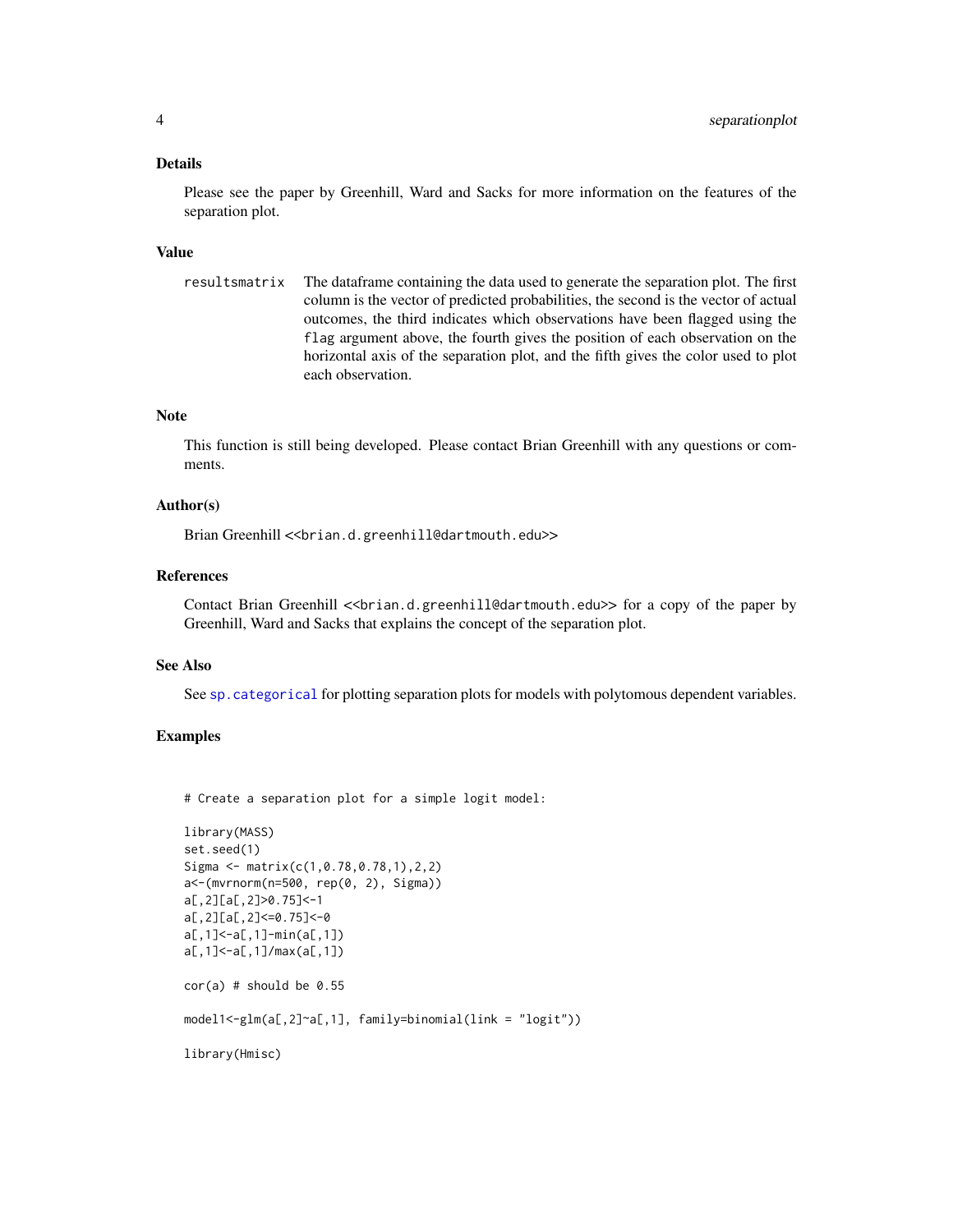# <span id="page-4-0"></span>sp.categorical 5

```
somers2(model1$fitted.values, model1$y)
```
separationplot(pred=model1\$fitted.values, actual=model1\$y, type="rect", line=TRUE, show.expected=TRUE, heading=

<span id="page-4-1"></span>sp.categorical *Separation plots for variables with more than two outcome levels*

# Description

This function generates separation plots for polytomous dependent variables.

# Usage

```
sp.categorical(pred, actual, file = NULL, cex = 1.5, ...)
```
# Arguments

| pred     | A matrix of fitted values. Each row represents one observation, and each col-<br>umn represents the probability of obtaining that outcome. The column names<br>correspond to the outcome categories. |
|----------|------------------------------------------------------------------------------------------------------------------------------------------------------------------------------------------------------|
| actual   | A vector containing the actual outcomes corresponding to each observation.                                                                                                                           |
| file     | The name and file path of where the pdf output should be written, if desired. If<br>file=NULL the output will be written to the screen.                                                              |
| cex      | Character expansion factor used for the outcome category labels.                                                                                                                                     |
| $\cdots$ | Additional arguments passed to separationplot.                                                                                                                                                       |
|          |                                                                                                                                                                                                      |

#### Details

This function is a wrapper for [separationplot](#page-1-1) that generates a series of separation plots for each outcome category for a variable with more than two outcomes.

Please see the paper by Greenhill, Ward and Sacks for more information on the features of the separation plot.

#### Value

None. This function is used for its side effects only.

#### Note

This function is still being developed. Please contact Brian Greenhill with any questions or comments.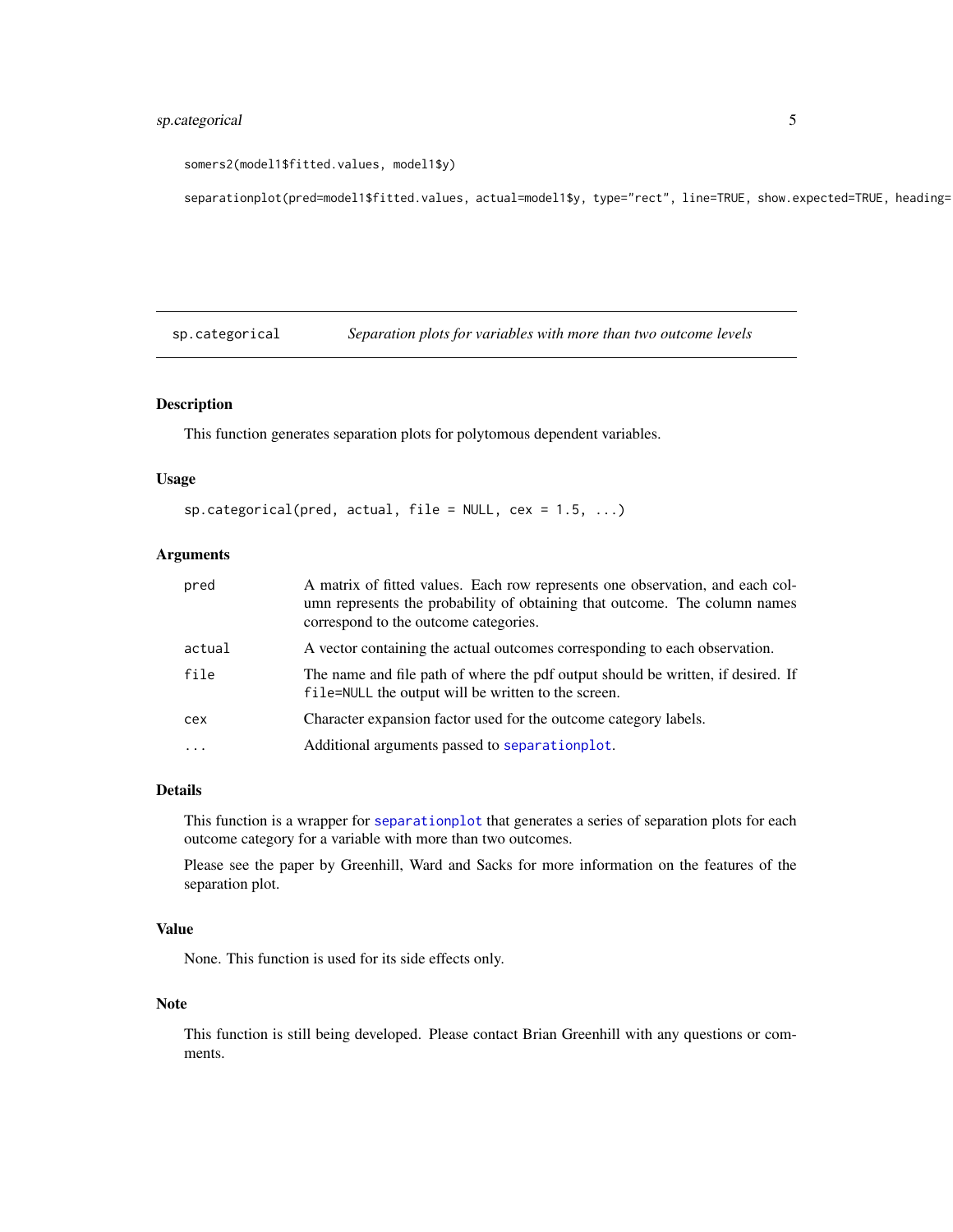#### <span id="page-5-0"></span>Author(s)

Brian Greenhill << brian.d.greenhill@dartmouth.edu>>

#### References

Contact Brian Greenhill << brian.d.greenhill@dartmouth.edu>> for a copy of the paper by Greenhill, Ward and Sacks that explains the concept of the separation plot.

#### See Also

See [separationplot](#page-1-1) for a description of the core function for generating separation plots.

#### Examples

# Example using an ordered probit model from Neumayer (2005) "Do international human rights # treaties improve respect for human rights?" Journal of Conflict Resolution, 49 (6), 2005, # pp. 925-953

library(foreign) library(MASS)

neumayer<-read.dta("http://www2.lse.ac.uk/dataFiles/geographyAndEnvironment/Replication/Article%20for%20JCR%20

# create a new dataframe called "data4" that just contains the variables we're interested in (and with simpler nam data6<-na.omit(data.frame(DV=neumayer\$aipts, laggedDV=neumayer\$laipts, rat=neumayer\$iccprmainrat, ingo.pc=neuma

# run the model (note that this is Model 6 of Table 2 of the published paper): model6<-polr(as.ordered(DV)~laggedDV +rat + rat:ingo.pc + rat:dem +ingo.pc +dem +extwar +civwar+gdp +pop, data= summary(model6)

sp.categorical(pred=model6\$fitted.values, actual=as.character(model6\$model[,1]), cex=2.5)